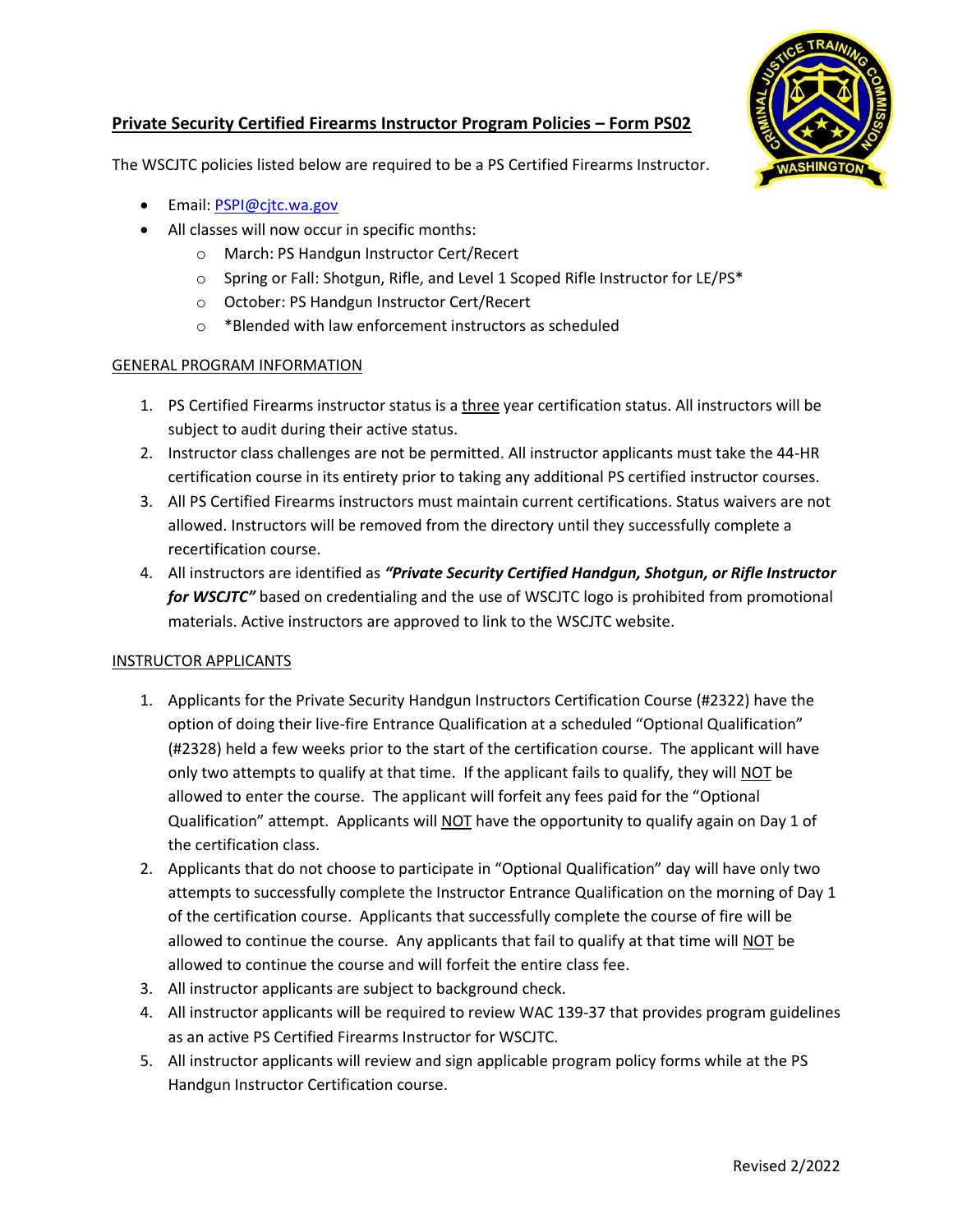#### RECERTIFICATION

- 1. Active instructor status expires every three years.
- 2. Prior to instructor status renewal PS Certified Firearms Instructors must successfully complete the two day recertification course. Instructors that are unable to pass a PS Certified Firearms Instructor Recertification qualification during an Instructor recertification class will have 30 days to complete successful qualification (consisting of two attempts to qualify). This retest must be scheduled with Master Trainer Lead or Assistant Master Trainer Lead or Assistant Master Trainers to complete. If the qualification is not successful the instructor's credentials will be cancelled.
- 3. Individuals can reapply for a later recertification class and will be required to take the recertification in its entirety.
- 4. Students are responsible to cover any costs associated with a retest attempt. If the student does not complete the attempt within 30-days they will have to take the course in its entirety at the next available date. The individual will be removed from the program until they can recertify.
- 5. Active instructors that do not successfully complete the recert course, or have their instructor status lapse will be removed from the active instructor directory until they successfully complete the recert course.